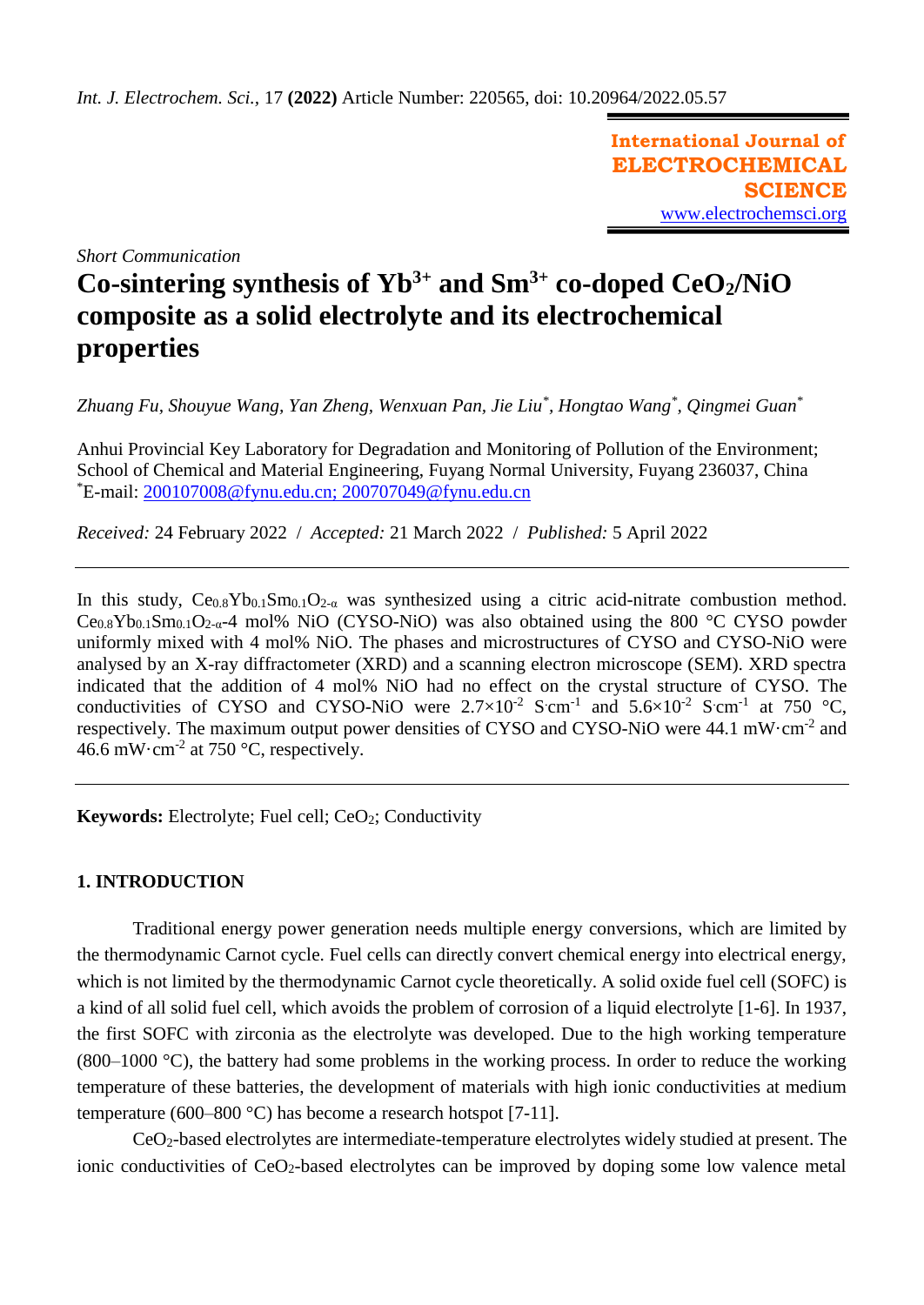oxides [12-16]. Dai *et al.* assembled a SOFC using Ce0.8Sm0.2O2-α as the electrolyte by a co-firing method [15]. The researchers also co-doped two or more metal oxides to  $CeO<sub>2</sub>$  to obtain higher ion conductivities and long-time stabilities [17-22]. Vijaykumar *et al.* prepared  $Ce<sub>0.85</sub>Ln<sub>0.10</sub>Sr<sub>0.05</sub>O<sub>2-δ</sub> (Ln = La and Gd)$ electrolytes using a nitrate-sucrose combustion method [19]. The conductivities of  $Ce<sub>0.85</sub>Gd<sub>0.10</sub>Sr<sub>0.05</sub>O<sub>2</sub>$  $\delta$  and Ce<sub>0.85</sub>La<sub>0.10</sub>Sr<sub>0.05</sub>O<sub>2</sub> $\delta$  were 6.78×10<sup>-3</sup> S cm<sup>-1</sup> and 2.72×10<sup>-3</sup> S cm<sup>-1</sup> at 600 °C, respectively.

A uniform nanometre powder can be obtained by the liquid phase method. Compared with coprecipitation and hydrothermal synthesis, the nitrate combustion process is simple, and there is no ion loss and cation ratio mismatch in the preparation process [23-24]. Therefore, this paper chooses the nitrate combustion method to prepare the powder. NiO is one of the most commonly used sintering aids, which can effectively reduce the sintering temperature of  $CeO<sub>2</sub>$  based electrolyte materials.

Therefore,  $Ce<sub>0.8</sub>Yb<sub>0.1</sub>Sm<sub>0.1</sub>O<sub>2-\alpha</sub>$  was synthesized using a citric acid-nitrate combustion method in this paper. And we tried to improve the structure and properties of  $Ce<sub>0.8</sub>Yb<sub>0.1</sub>Sm<sub>0.1</sub>O<sub>2-\alpha</sub>$  by adding sintering assistant NiO.

#### **2. EXPERIMENTAL**

Firstly,  $Ce<sub>0.8</sub>Yb<sub>0.1</sub>Sm<sub>0.1</sub>O<sub>2-\alpha</sub>$  was synthesized using a citric acid-nitrate combustion method. Analytical pure  $Yb_2O_3$ , Sm<sub>2</sub>O<sub>3</sub> and ammonium ceric nitrate were dissolved and dispersed in distilled water and concentrated nitric acid solution, respectively, according to the stoichiometric ratios. The fuel citric acid was then added to the solution and heated until spontaneous combustion.  $Ce_{0.8}Yb_{0.1}Sm_{0.1}O_{2-\alpha}$ (CYSO) was obtained after being calcinated at 800 °C and 1450 °C for 5 h, respectively.  $Ce<sub>0.8</sub>Yb<sub>0.1</sub>Sm<sub>0.1</sub>O<sub>2-a</sub> -4 mol% NiO (CYSO-NiO) was obtained after sintering at 1450 °C for 5 h using the$ 800 °C CYSO powder uniformly mixed with 4 mol% NiO.

The phases of the synthesized powders were analysed by XRD. The microstructures of CYSO and CYSO-NiO sintered samples were observed by a scanning electron microscope (SEM). The electrical conductivities of the CYSO and CYSO-NiO sintered samples in air atmosphere were measured by AC impedance spectroscopy. The oxygen concentration discharge cell: O2, Pd-Ag∣electrolyte∣Pd-Ag, air and  $H_2/O_2$  fuel cell performances of CYSO and CYSO-NiO at 750 °C were also studied.

### **3. RESULTS AND DISCUSSION**

Fig. 1 shows the XRD spectra of the 800 °C CYSO powder, 1450 °C CYSO and CYSO-NiO sintered samples, respectively. In addition to the diffraction peaks of  $CeO<sub>2</sub>$ , there are very few rare earth oxide phases in 800 °C CYSO. This indicates that the initial firing temperature should continue to increase appropriately. The half peak width of 800 °C CYSO indicates that the grain size is on the nanometre scale. It can be seen from Fig. 1 that the 1450 °C CYSO and CYSO-NiO sintered samples have a single fluorite structure [16-18]. CYSO-NiO is a single cubic fluorite phase, indicating that the addition of 4 mol% NiO has no effect on the crystal structure of CYSO [25].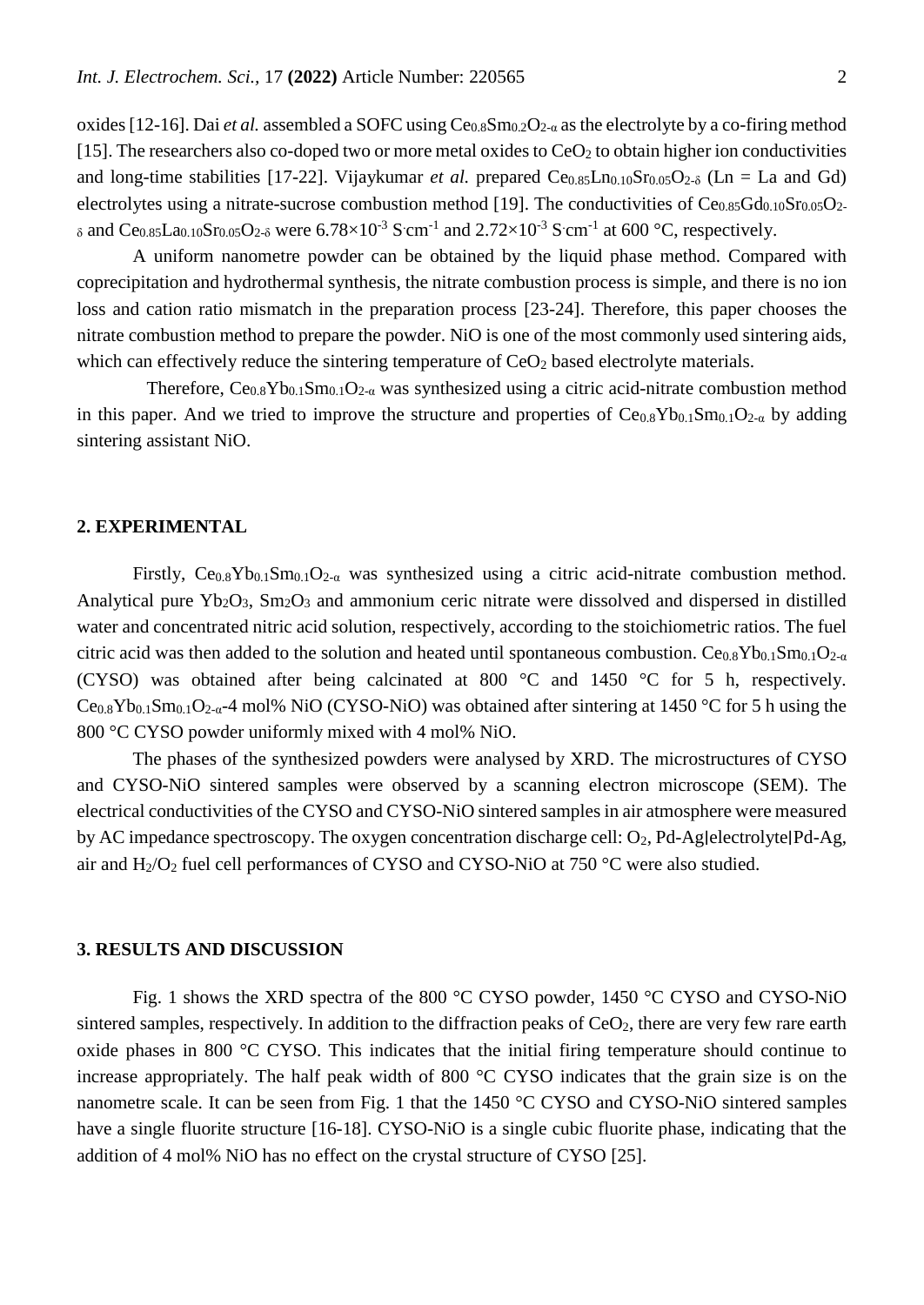

**Figure 1.** XRD spectra of 800 °C CYSO powder, 1450 °C CYSO and CYSO-NiO sintered samples, respectively.



**Figure 2.** SEM photos of surface and cross section of CYSO (a, c) and CYSO-NiO (b, d) sintered samples.

Fig. 2 shows the SEM photos of the surface and cross section of the CYSO (a, c) and CYSO-NiO (b, d) sintered samples. As can be seen from Fig. 2(a, b), the surface microstructures of CYSO and CYSO-NiO are relatively dense. The grain sizes of CYSO (2-4 μm) and CYSO-NiO (1.5-3 μm) can be obtained by measurement. This may be due to the distribution of sintering additive NiO between grain boundaries, which delays the grain polymerization of CYSO. From Fig. 2(c and d), the cross-section microstructures of CYSO and CYSO-NiO have a small number of closed pores. The samples have high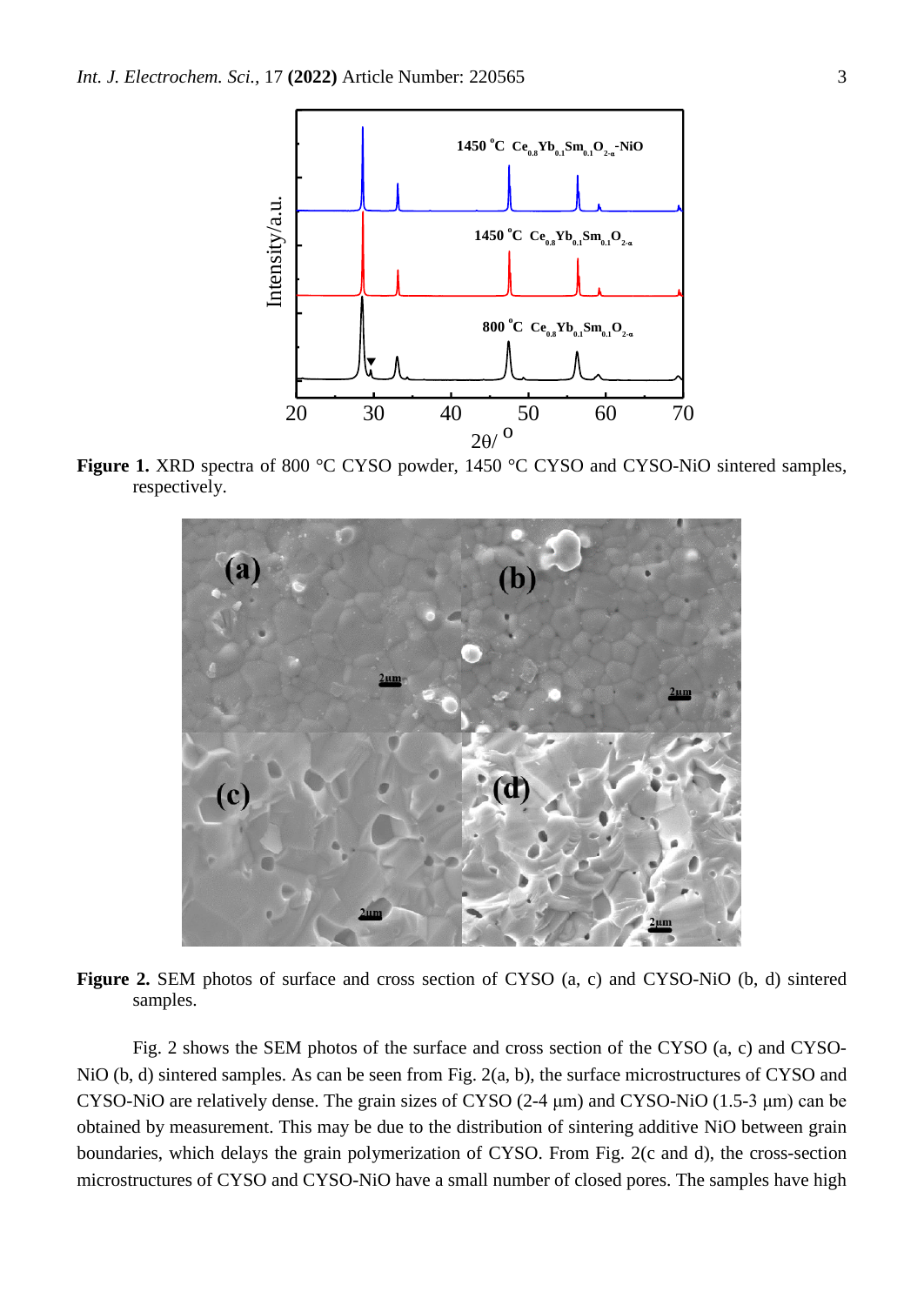compactness and meet the test requirements. At present, a reasonable explanation is that the low melting point of added NiO leads to the acceleration of grain rearrangement during sintering [23-25].



**Figure 3.** The log  $\sigma \sim 1000 \text{ T}^{-1}$  plots of CYSO and CYSO-NiO sintered samples at 500-750 °C in air atmosphere.

**Table 1.** The conductivities of CYSO, CYSO-NiO and  $M<sup>n+</sup>$ -doped CeO<sub>2</sub> in the literatures.

| solid electrolytes           | conductivities $(10^{-2} \text{ S} \cdot \text{cm}^{-1})$ |             |        |            |
|------------------------------|-----------------------------------------------------------|-------------|--------|------------|
|                              | 600 °C                                                    | 650 °C      | 700 °C | 750 °C     |
| <b>CYSO</b>                  |                                                           |             | 0.75   | 2.7        |
| CYSO-NiO                     |                                                           | 0.73        | 1.6    | 5.6        |
| $Ce0.8Sm0.1Ba0.05Er0.05O2-a$ |                                                           | 0.38        | 0.64   | $1.2$ [26] |
| $Ce0.8Sm0.2O2-a - 30% Al2O3$ | 0.32                                                      | $0.67$ [27] |        |            |

The Arrhenius plots of CYSO and CYSO-NiO sintered samples at 500-750 °C in air atmosphere are shown in Fig. 3. It can be seen from Fig. 3 that the ionic conductivities of CYSO and CYSO-NiO increased rapidly with the increase of temperature. The conductivity of CYSO was  $1.4\times10^{-3}$  S cm<sup>-1</sup> at 600 °C, which was lower than those Vijaykumar *et al.* reported for Ce<sub>0.85</sub>La<sub>0.10</sub>Sr<sub>0.05</sub>O<sub>2-δ</sub> (2.72×10<sup>-3</sup> S cm<sup>-</sup> <sup>1</sup>) at 600 °C. However, the conductivity of CYSO-NiO was  $3.2 \times 10^{-3}$  S cm<sup>-1</sup> at 600 °C, which was higher than for CYSO. This may be due to the improvement of grain boundary conductivity by NiO which promotes the rapid increase of conductivity. And the conductivities of CYSO and CYSO-NiO were  $2.7 \times 10^{-2}$  S cm<sup>-1</sup> and  $5.6 \times 10^{-2}$  S cm<sup>-1</sup> at 750 °C, respectively. Table 1 shows the conductivities of CYSO,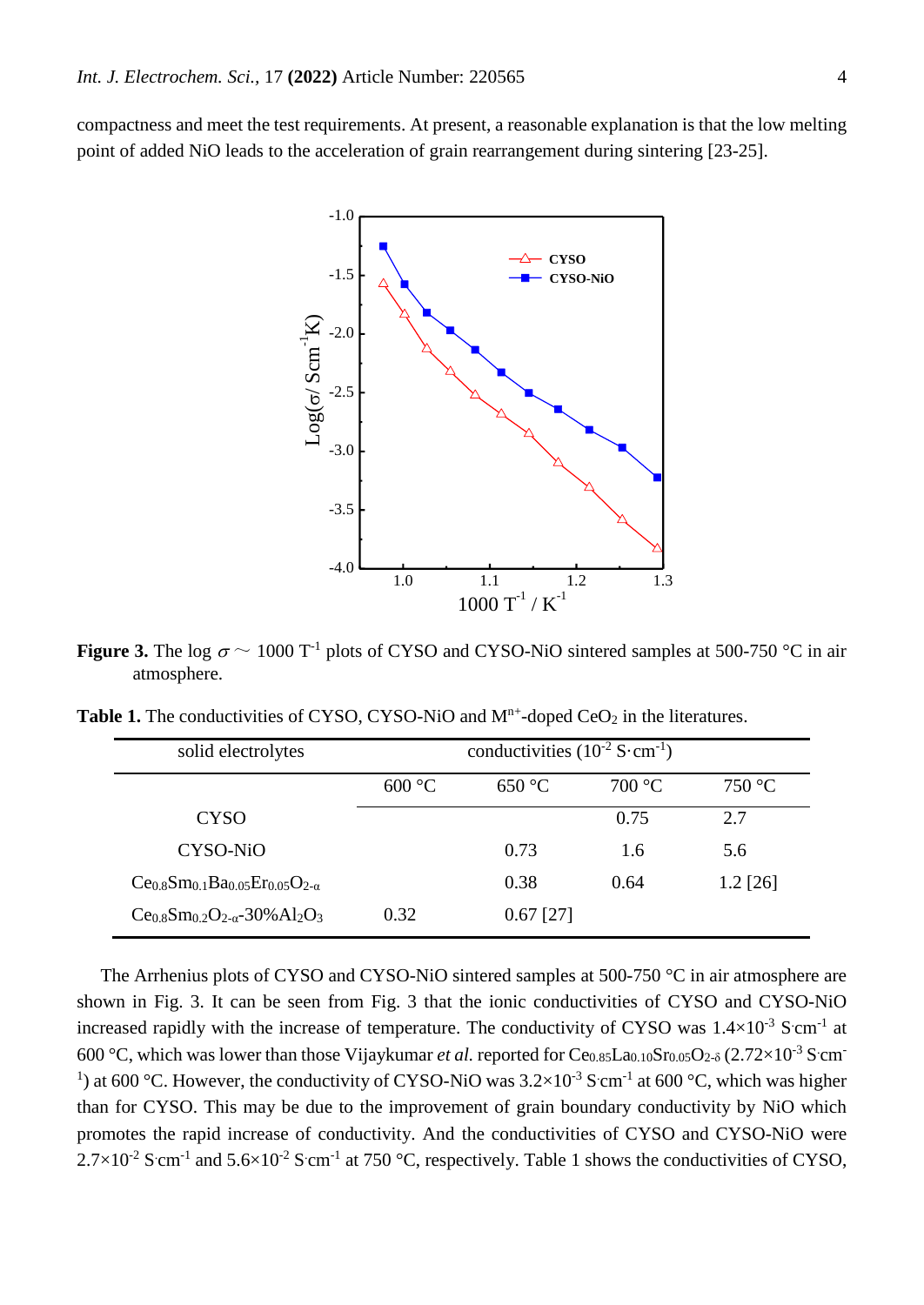CYSO-NiO and M<sup>n+</sup>-doped CeO<sub>2</sub> found in the literatures. The conductivities of Sm<sup>3+</sup>, Er<sup>3+</sup> and Ba<sup>2+</sup> codoped Ce<sub>0.8</sub>Sm<sub>0.1</sub>Ba<sub>0.05</sub>Er<sub>0.05</sub>O<sub>2-α</sub> reach 3.8×10<sup>-3</sup> S·cm<sup>-1</sup>, 6.4×10<sup>-3</sup> S·cm<sup>-1</sup> and 1.2×10<sup>-2</sup> S·cm<sup>-1</sup> at 650 °C, 700 °C and 750 °C, respectively [26]. The conductivities of 20 mol% samarium doped ceria/alumina composite electrolyte are  $3.2 \times 10^{-3}$  S cm<sup>-1</sup> and  $6.7 \times 10^{-3}$  S cm<sup>-1</sup> at 600 °C and 650 °C, respectively [27]. At the same test temperature, the conductivity of CYSO is higher than  $Ce<sub>0.8</sub>Sm<sub>0.1</sub>Ba<sub>0.05</sub>Er<sub>0.05</sub>O<sub>2-\alpha</sub>$  and that of CYSO-NiO is much higher than  $Ce<sub>0.8</sub>Sm<sub>0.2</sub>O<sub>2-\alpha</sub> - 30% Al<sub>2</sub>O<sub>3</sub>$ . The conductivities of CYSO-NiO are 2.1 times higher than that of CYSO. This shows that adding an appropriate amount of NiO can reduce the space charge and the blocking effect of the grain boundary, which is conducive to the improvement of conductivity.



**Figure 4.** The oxygen concentration discharge cells: O2, Pd-Ag∣electrolyte∣Pd-Ag, air of CYSO and CYSO-NiO at 750 °C.

Fig. 4 shows the oxygen concentration discharge cells:  $O_2$ , Pd-Ag|electrolyte|Pd-Ag, air of CYSO and CYSO-NiO at 750 °C. As can be seen from Fig. 4, with the increase of discharge current density, the power density first decreases and then increases. There is a continuous and stable discharge curve, indicating that there are conductive ions that can continuously move directionally. Metal ions cannot continue, only oxygen ions conduct directionally in an oxidizing atmosphere. The open circuit voltages of the oxygen concentration discharge cells are close to the theoretical electromotive force. Therefore, the conductivities in air in Fig. 3 can be regarded as oxide ionic conductivities.

Fig. 5 shows the *I-V-P* curves of H<sub>2</sub>/O<sub>2</sub> fuel cells using CYSO and CYSO-NiO as electrolytes at 750 °C. The open circuit voltages of CYSO and CYSO-NiO are maintained at 0.98–1.02 V because the activity of oxide ions in the electrolytes are greatly enhanced and the catalytic activity of the electrode is improved at 750 °C. The open circuit voltages are lower than the theoretical values, indicating that a small amount of  $Ce^{4+}$  is reduced to  $Ce^{3+}$  in an anodic reducing atmosphere. The output power densities increase with the increase of working current densities. When certain working current densities are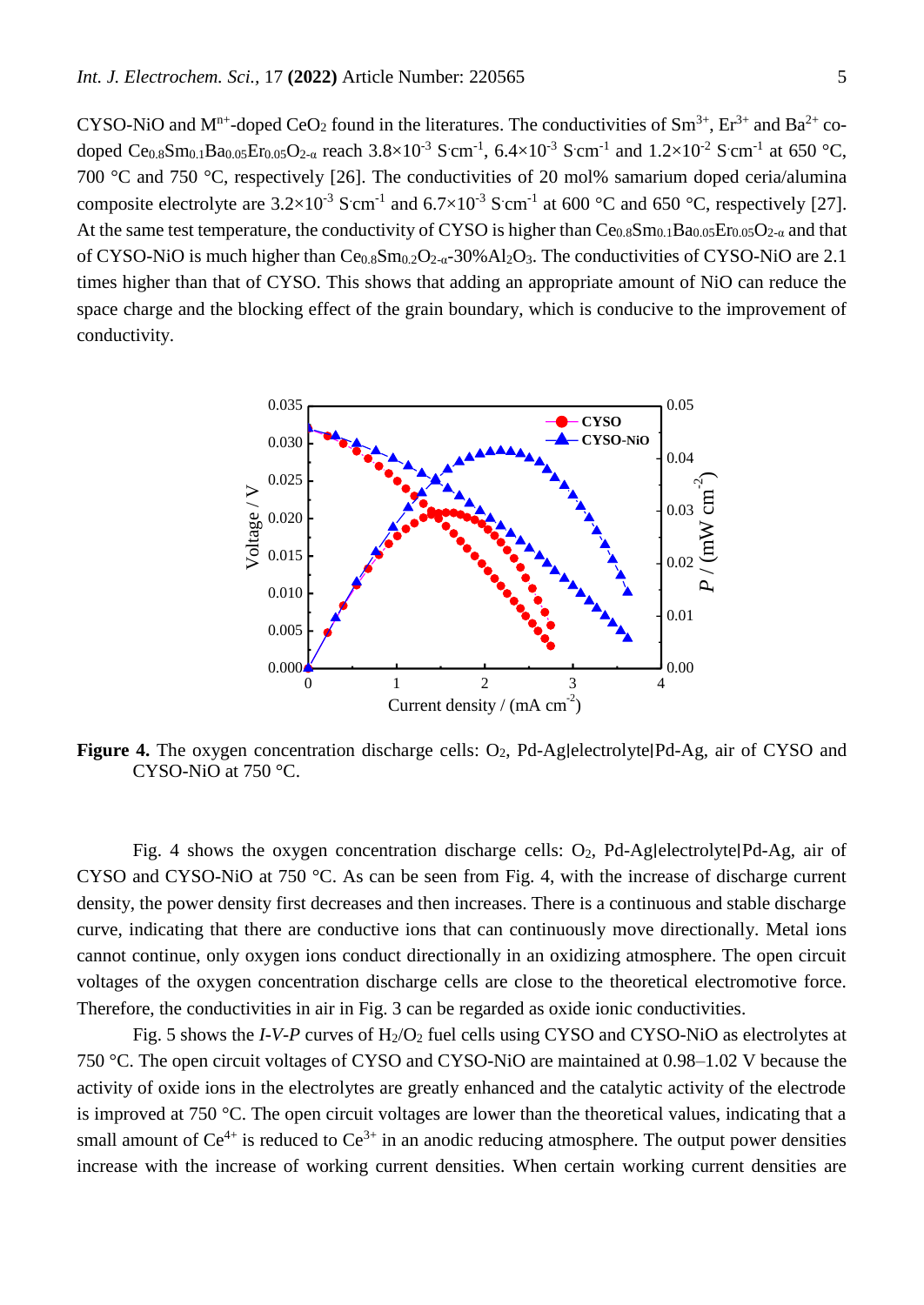reached, the output power densities reach the maximum. The maximum output power densities of CYSO and CYSO-NiO are 44.1 mW $\cdot$ cm<sup>-2</sup> and 46.6 mW $\cdot$ cm<sup>-2</sup> at 750  $\cdot$ C, respectively.



**Figure 5.** The *I*-*V*-*P* curves of H<sub>2</sub>/O<sub>2</sub> fuel cells using CYSO and CYSO-NiO as electrolytes at 750 °C.

## **4. CONCLUSIONS**

In this study, CYSO and CYSO-NiO was synthesized at 1450 °C. SEM results showed that the addition of NiO led to the acceleration of grain rearrangement during sintering. The oxygen concentration discharge cells indicated that there are oxide ionic conductivities in an oxidizing atmosphere. The maximum output power densities of CYSO and CYSO-NiO are 44.1 mW·cm<sup>-2</sup> and 46.6 mW $\cdot$ cm<sup>-2</sup> at 750  $\degree$ C, respectively.

#### ACKNOWLEDGEMENTS

This work was supported by the National Natural Science Foundation (21807012) of China. Scientific research projects for college students of Fuyang Normal University (XSKY2021-LG028).

### CONFLICTS OF INTEREST

The authors declare no conflicts of interest.

#### **References**

- 1. H. Jiang and F. Zhang, *Int. J. Electrochem. Sci*., 15 (2020) 959.
- 2. T. Hibino, [K.](https://webvpn.fynu.edu.cn/http/77726476706e69737468656265737421f1e7518f69276d52710e82a297422f30a0c6fa320a29ae/OutboundService.do?SID=7EqeQ47jNtUroiTF3zP&mode=rrcAuthorRecordService&action=go&product=WOS&lang=zh_CN&daisIds=2071534) Kobayashi, [S.](https://webvpn.fynu.edu.cn/http/77726476706e69737468656265737421f1e7518f69276d52710e82a297422f30a0c6fa320a29ae/OutboundService.do?SID=7EqeQ47jNtUroiTF3zP&mode=rrcAuthorRecordService&action=go&product=WOS&lang=zh_CN&daisIds=1372853) Teranishi and T. Hitomi, *ACS Sust. Chem. Eng.*, 9 (2021) 3124.
- 3. Y. Liu, P. Liu, J. Ren, Z. Jin and X. Han, *Int. J. Electrochem. Sci*., 17 (2022) 220319.
- 4. [S.](https://webvpn.fynu.edu.cn/http/77726476706e69737468656265737421f1e7518f69276d52710e82a297422f30a0c6fa320a29ae/OutboundService.do?SID=5FHdnDq33Nl43cY3URe&mode=rrcAuthorRecordService&action=go&product=WOS&lang=zh_CN&daisIds=42756929) Kim, [G.](https://webvpn.fynu.edu.cn/http/77726476706e69737468656265737421f1e7518f69276d52710e82a297422f30a0c6fa320a29ae/OutboundService.do?SID=5FHdnDq33Nl43cY3URe&mode=rrcAuthorRecordService&action=go&product=WOS&lang=zh_CN&daisIds=35889326) Kim and [A.](https://webvpn.fynu.edu.cn/http/77726476706e69737468656265737421f1e7518f69276d52710e82a297422f30a0c6fa320a29ae/OutboundService.do?SID=5FHdnDq33Nl43cY3URe&mode=rrcAuthorRecordService&action=go&product=WOS&lang=zh_CN&daisIds=35391798) Manthiram, *J. Power Sources*, 497 (2021) 229873.
- 5. J. Zhao, Q. Liang, Y. Liang and J. Hu, *Int. J. Electrochem. Sci*., 17 (2022) 220313.
- 6. [Z.Y.](https://webvpn.fynu.edu.cn/http/77726476706e69737468656265737421f1e7518f69276d52710e82a297422f30a0c6fa320a29ae/OutboundService.do?SID=5FHdnDq33Nl43cY3URe&mode=rrcAuthorRecordService&action=go&product=WOS&lang=zh_CN&daisIds=28991788) Zhang, [D.T.](https://webvpn.fynu.edu.cn/http/77726476706e69737468656265737421f1e7518f69276d52710e82a297422f30a0c6fa320a29ae/OutboundService.do?SID=5FHdnDq33Nl43cY3URe&mode=rrcAuthorRecordService&action=go&product=WOS&lang=zh_CN&daisIds=483044) Xie, [J.P.](https://webvpn.fynu.edu.cn/http/77726476706e69737468656265737421f1e7518f69276d52710e82a297422f30a0c6fa320a29ae/OutboundService.do?SID=5FHdnDq33Nl43cY3URe&mode=rrcAuthorRecordService&action=go&product=WOS&lang=zh_CN&daisIds=1494782) Ni and [C.S.](https://webvpn.fynu.edu.cn/http/77726476706e69737468656265737421f1e7518f69276d52710e82a297422f30a0c6fa320a29ae/OutboundService.do?SID=5FHdnDq33Nl43cY3URe&mode=rrcAuthorRecordService&action=go&product=WOS&lang=zh_CN&daisIds=32035492) Ni, *Ceram. Int.*, 47 (2021) 14673.
- 7. D. Dai, Y. Liu, H. Qiu, D. Xiao and H. Jiang, *Int. J. Electrochem. Sci*., 17 (2022) 220231.